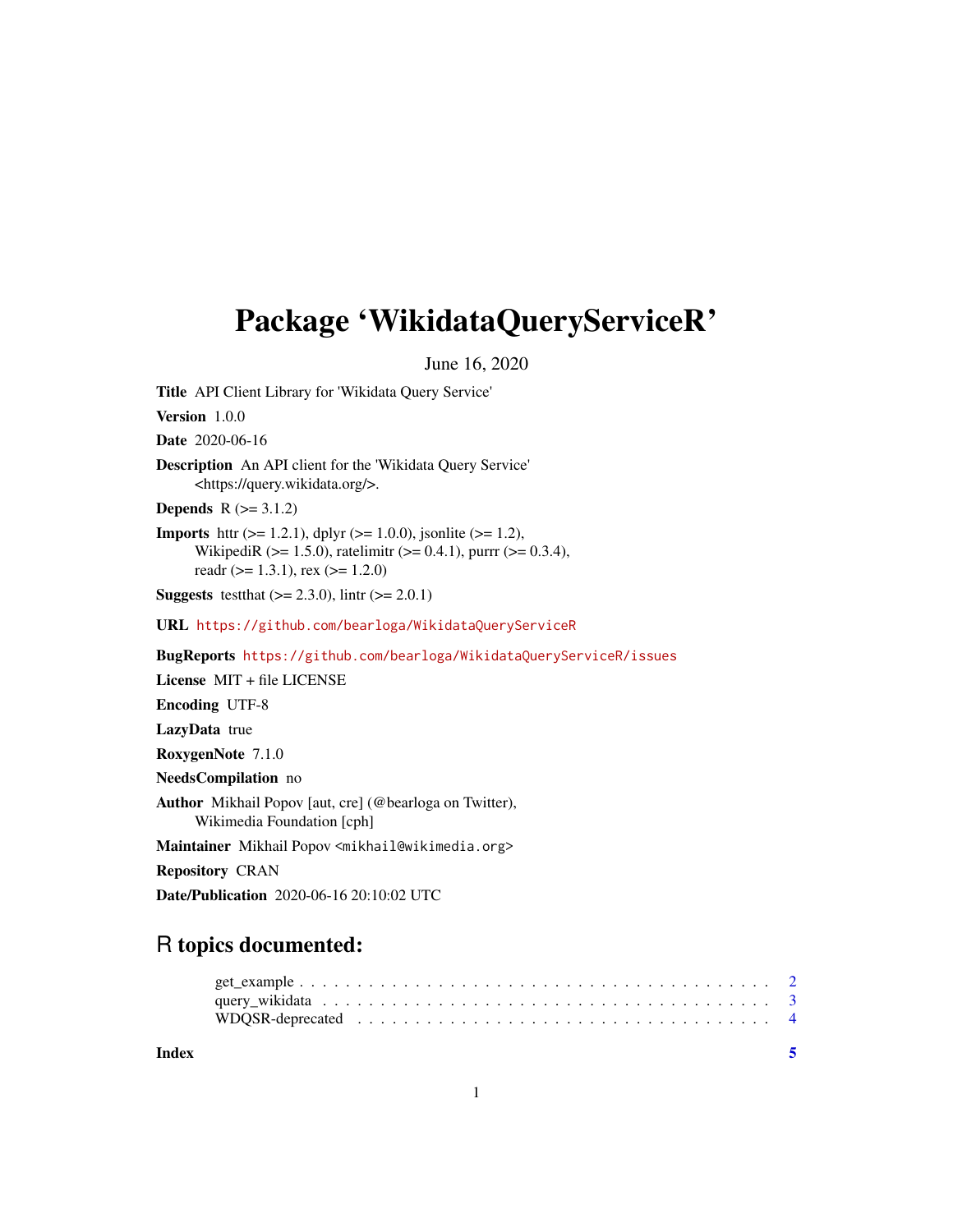<span id="page-1-1"></span><span id="page-1-0"></span>

#### Description

Gets the specified example(s) from [SPARQL query service examples page](https://www.wikidata.org/wiki/Wikidata:SPARQL_query_service/queries/examples) using [Wikidata's Medi](https://www.wikidata.org/w/api.php)[aWiki API.](https://www.wikidata.org/w/api.php)

#### Usage

get\_example(example\_name)

#### Arguments

example\_name the names of the examples as they appear on [this page](https://www.wikidata.org/wiki/Wikidata:SPARQL_query_service/queries/examples)

#### Details

If you are planning on extracting multiple examples, please provide all the names as a single vector for efficiency.

#### Value

The SPARQL query as a character vector.

#### See Also

[query\\_wikidata](#page-2-1)

#### Examples

```
## Not run:
sparql_query <- extract_example(c("Cats", "Horses"))
query_wikidata(sparql_query)
# returns a named list with two data frames
# one called "Cats" and one called "Horses"
```

```
sparql_query <- extract_example("Largest cities with female mayor")
cat(sparql_query)
query_wikidata(sparql_query)
```
## End(Not run)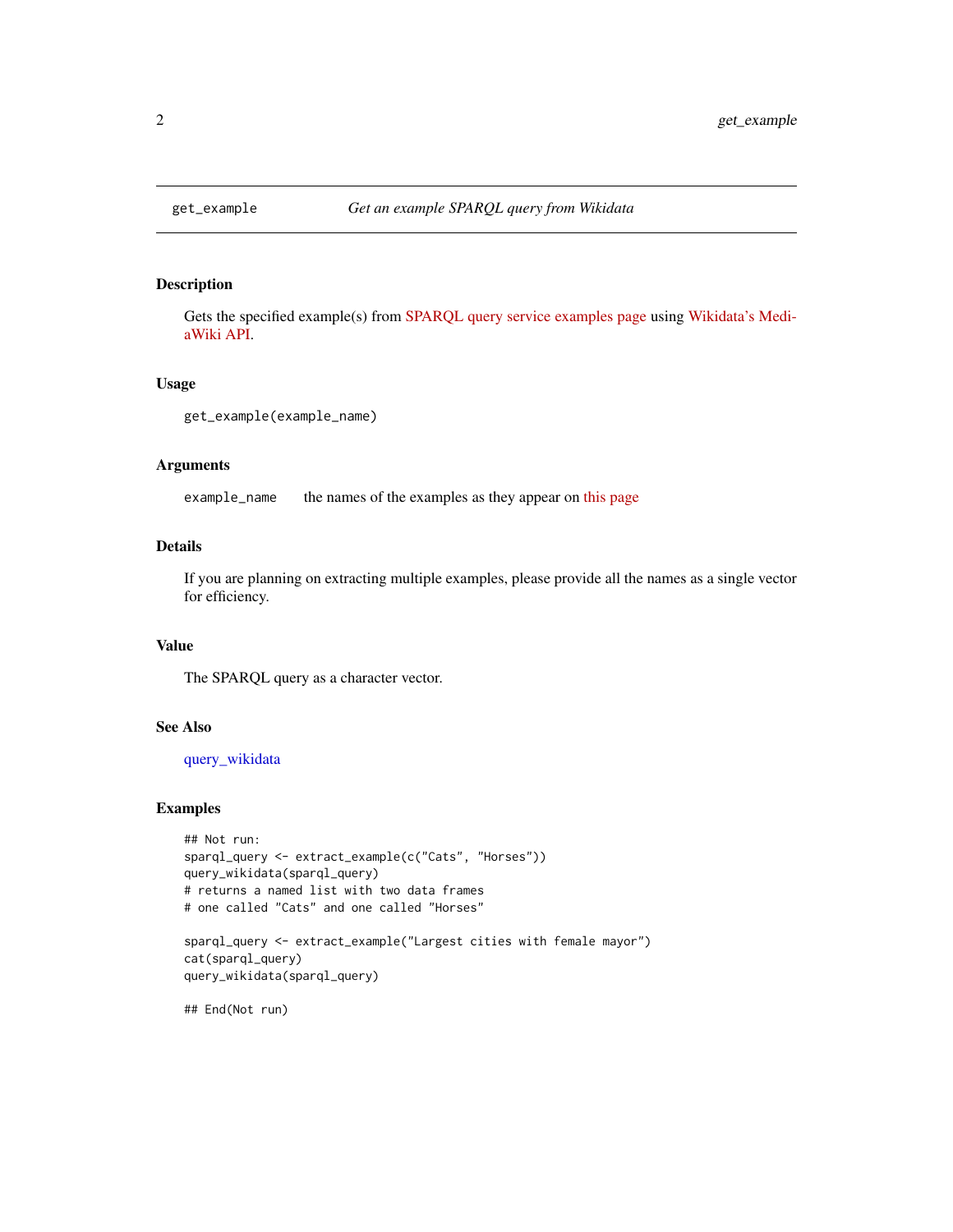<span id="page-2-1"></span><span id="page-2-0"></span>

#### Description

Makes a POST request to Wikidata Query Service SPARQL endpoint.

#### Usage

```
query_wikidata(sparql_query, format = c("simple", "smart"))
```
#### Arguments

| sparql_query | SPAROL query (can be a vector of queries)                                                                                                                                     |
|--------------|-------------------------------------------------------------------------------------------------------------------------------------------------------------------------------|
| format       | "simple" uses CSV and returns pure character data frame, while "smart" fetches<br>JSON-formatted data and returns a data frame with date time columns converted<br>to POSIXct |

#### Value

A tibble data frame

#### Query limits

There is a hard query deadline configured which is set to 60 seconds. There are also following limits:

- One client (user agent + IP) is allowed 60 seconds of processing time each 60 seconds
- One client is allowed 30 error queries per minute See [query limits section](https://www.mediawiki.org/wiki/Wikidata_Query_Service/User_Manual#Query_limits) in the WDQS user manual for more information.

#### See Also

[get\\_example](#page-1-1)

#### Examples

```
sparql_query <- "SELECT
 ?softwareVersion ?publicationDate
WHERE {
 BIND(wd:Q206904 AS ?R)
 ?R p:P348 [
   ps:P348 ?softwareVersion;
   pq:P577 ?publicationDate
 ] .
}"
query_wikidata(sparql_query)
```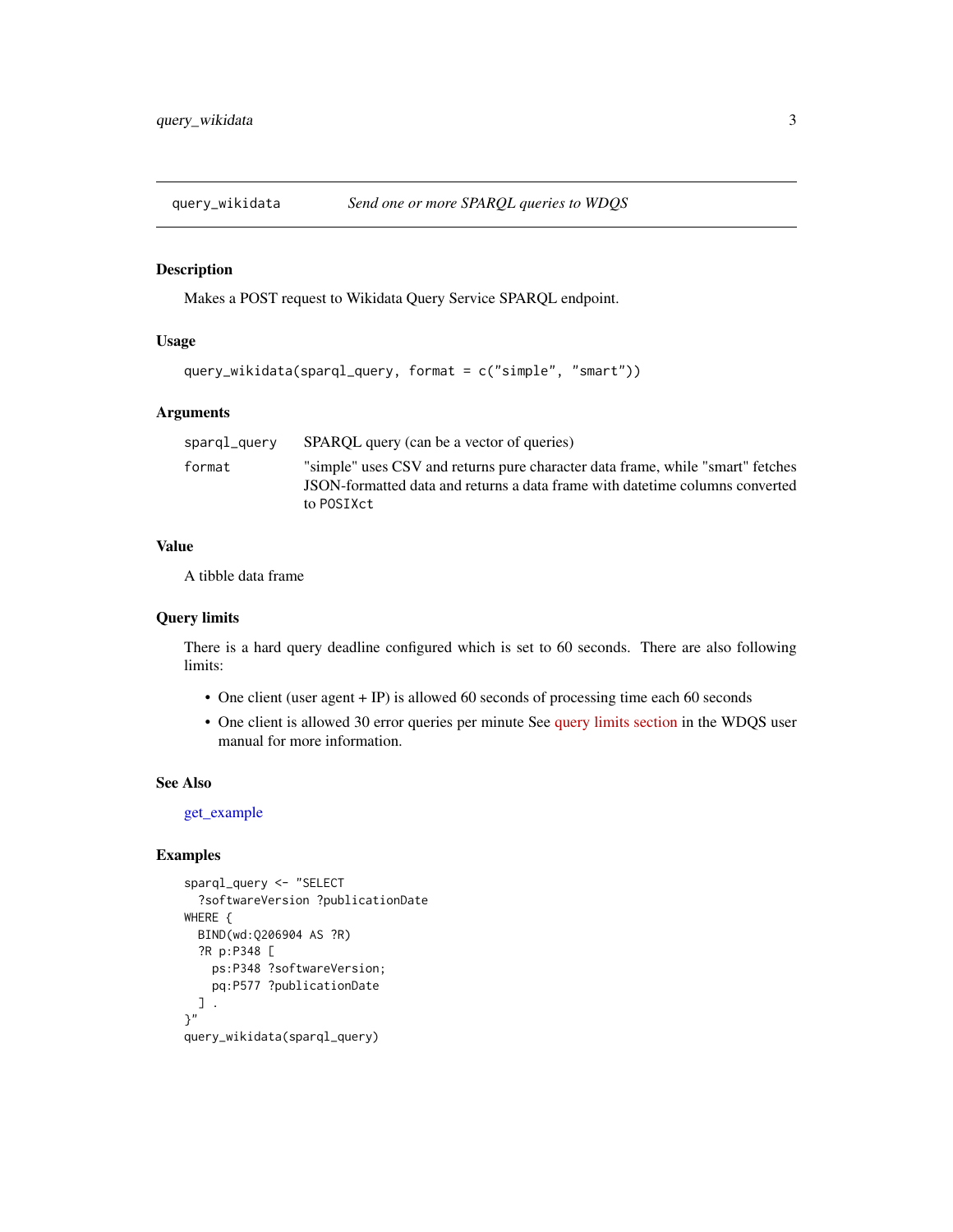```
## Not run:
query_wikidata(sparql_query, format = "smart")
## End(Not run)
```
WDQSR-deprecated *Deprecated functions*

#### Description

Why did I have to go and make things so deprecated?

#### Usage

```
scrape_example(example_name, ...)
```
#### Arguments

| example_name | the names of the examples as they appear on this page |
|--------------|-------------------------------------------------------|
| .            | ignored (kept for backwards-compatibility)            |

#### Functions

• scrape\_example: use [get\\_example](#page-1-1) instead which employs [WikipediR::page\\_content](#page-0-0)